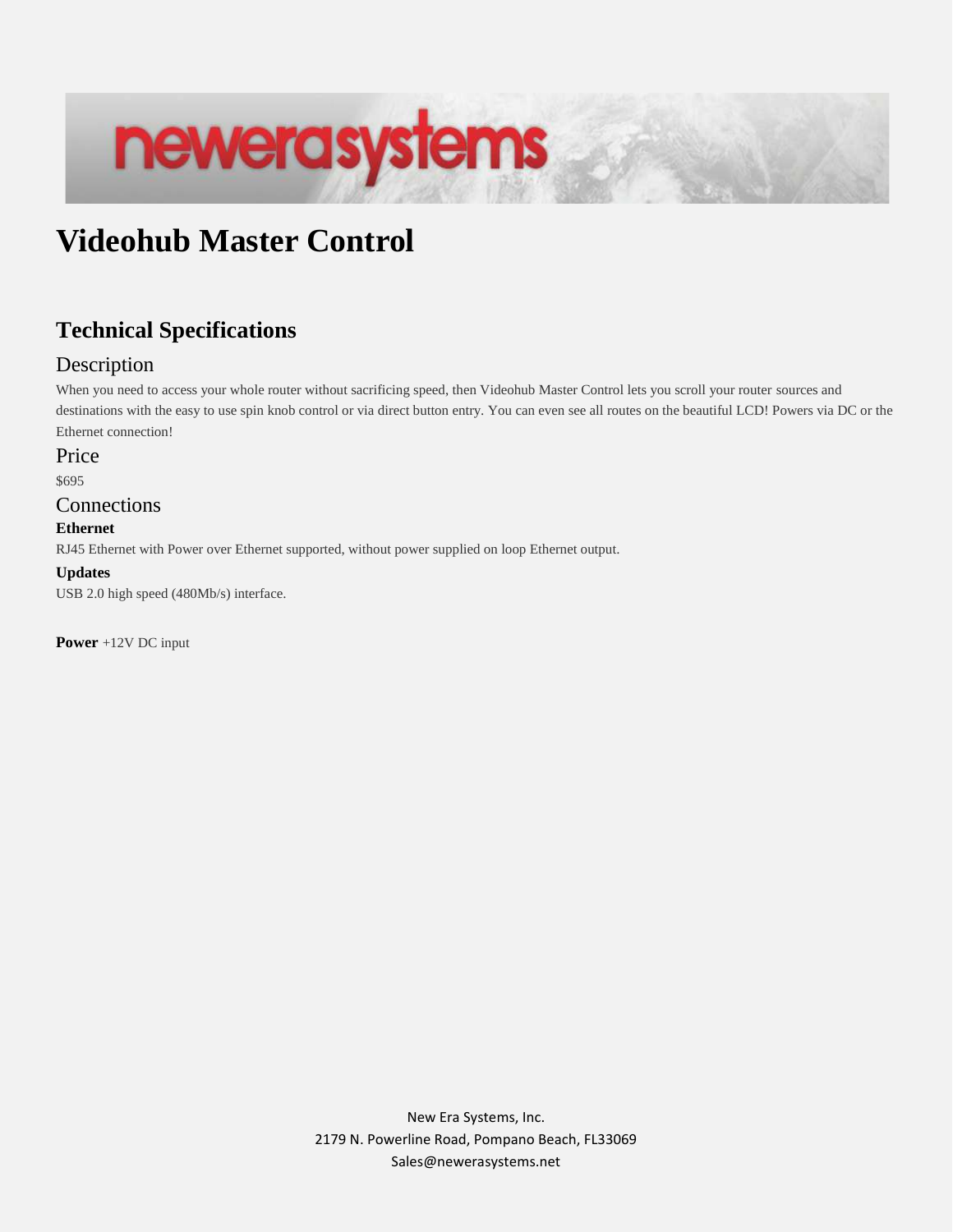

#### Hardware Control

15 assignable buttons with scroll wheel for fast selection of source and destination. LCD information screen.

#### Internal Software

Internal Software upgrade via included firmware updater application via USB.

# Operating Systems

Mac OS X 10.9 Mavericks, Mac OS X 10.10 Yosemite or later. Windows 7 or Windows 8.

#### Physical Installation

1 rack unit size. Less than an inch deep.

#### Button Configuration

Included free for Windows™ and Mac OS X™ via USB 2.0 high speed (480Mb/s) interface.

#### Power Requirements **Power Fail Protection**

Button configurations and router communication preserved and restored instantly at power on. Button configuration can also be saved for later recall.

New Era Systems, Inc. 2179 N. Powerline Road, Pompano Beach, FL33069 Sales@newerasystems.net